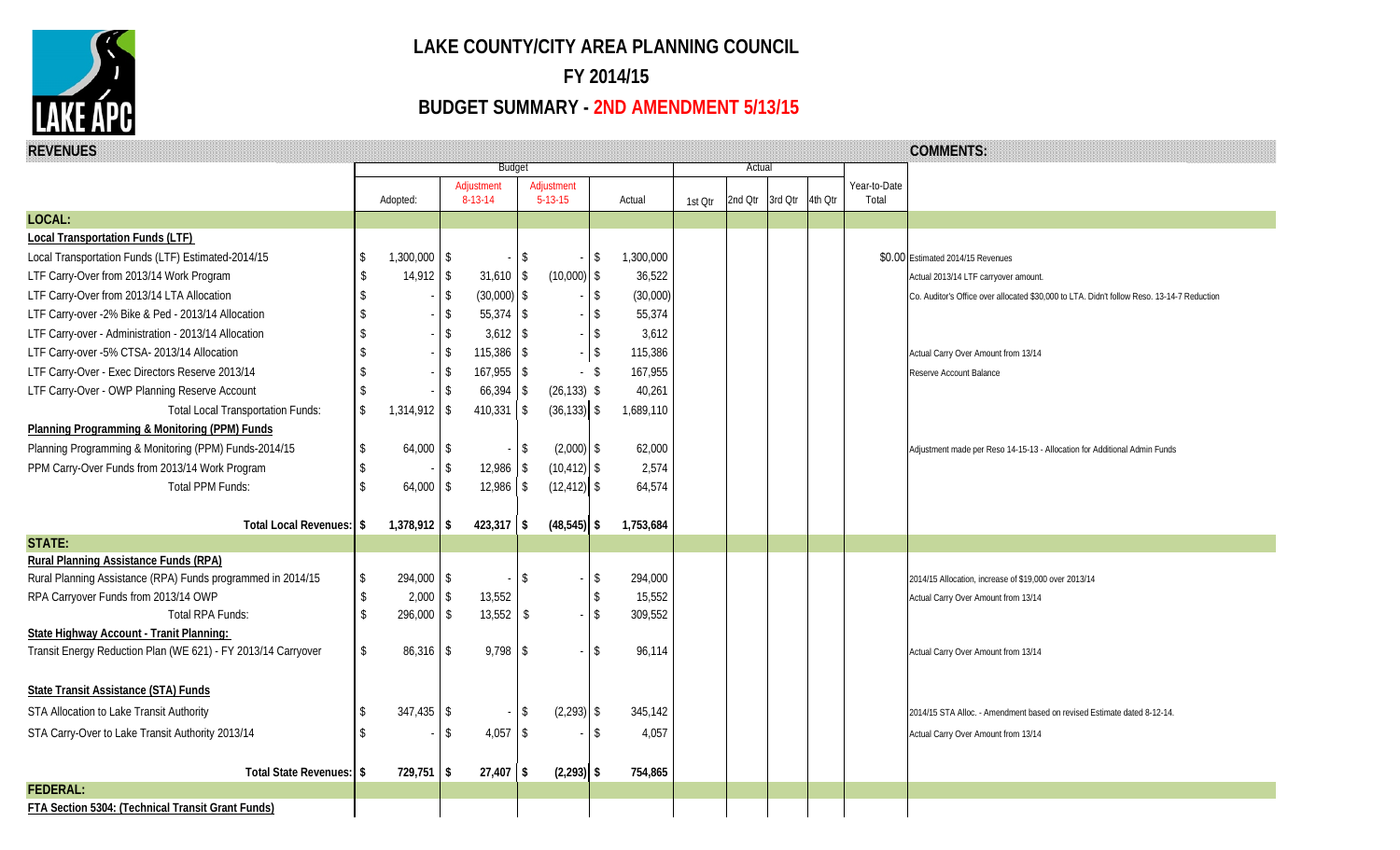| Tranist Development Plan (WE 606) - FY 2013/14 Carryover |                | $9,705$ \$ |                | 38,477    | Actual Carry Over Amount from 13/14                                  |
|----------------------------------------------------------|----------------|------------|----------------|-----------|----------------------------------------------------------------------|
| Regional Surface Transportation Program (RSTP)           |                |            |                |           | Passes through to cities/County                                      |
| RSTP Local Agency Distribution (2013/14):                | $804,915$ \$   |            |                | 804,915   | Apportionment for FY 2013/14. Allocation will be received in 2014/15 |
| Total RSTP Funds for Distribution:                       | $804,915$ \$   |            |                | 804.915   |                                                                      |
| 5311 Federal Funds - FFY 2014                            | 434,526        |            |                | 434.526   | FFY 2014-Regional Apportionment to LTA - Projected                   |
| Total Federal Revenues: \$                               | $1,268,213$ \$ | $9,705$ \$ |                | 1,277,918 |                                                                      |
| <b>GRAND TOTAL REVENUES</b>                              | 3,376,876      | 460,429    | $(50, 838)$ \$ | 3,786,467 |                                                                      |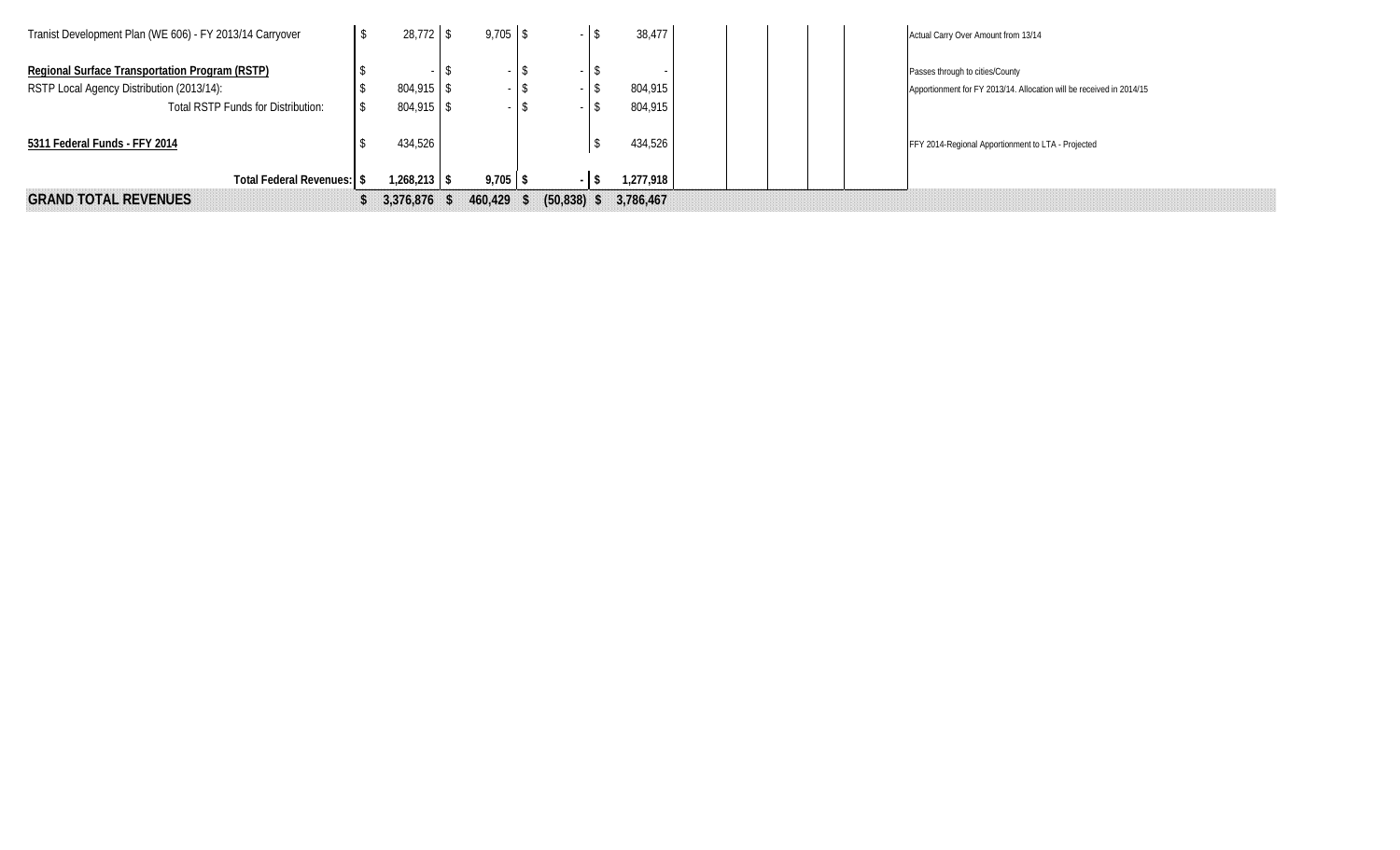| <b>ALLOCATIONS</b>                                          |          |                |                          |               |                 |            |                          |        |         |         |         |  | <b>COMMENTS:</b>      |                                                                                             |
|-------------------------------------------------------------|----------|----------------|--------------------------|---------------|-----------------|------------|--------------------------|--------|---------|---------|---------|--|-----------------------|---------------------------------------------------------------------------------------------|
|                                                             |          |                |                          | <b>Budget</b> |                 |            |                          | Actual |         |         |         |  |                       |                                                                                             |
|                                                             | Adopted: |                | Adjustment               |               | Adjustment      |            | Estimated Actual 1st Otr |        |         |         |         |  | Year-to-Date<br>Total |                                                                                             |
| LOCAL:                                                      |          |                |                          |               |                 |            |                          |        | 2nd Qtr | 3rd Qtr | 4th Otr |  |                       |                                                                                             |
| <b>Local Transportation Funds (LTF)</b>                     |          |                |                          |               |                 |            |                          |        |         |         |         |  |                       |                                                                                             |
| Administration Breakdown:                                   |          |                |                          |               |                 |            |                          |        |         |         |         |  |                       |                                                                                             |
| Dow & Assoc Contract (July 1, 2014 to Sept. 30, 2014)       | \$       | $151,312$ \$   |                          | $-5$          | $(113, 484)$ \$ |            | 37,828                   |        |         |         |         |  |                       | Dow Contract actual expenditures through the 1st Quarter of FY 2014/15.                     |
| DBC Contract (Oct 1 2015 to June 30, 2015)                  | - \$     |                | -S                       | $-1$ \$       | 185,222 \$      |            | 185,222                  |        |         |         |         |  |                       | DBC Contracted amount for FY 2014/15                                                        |
| <b>Board Member Reimbursement for Meetings</b>              |          | $4,000$ \ \$   |                          | $-1$ \$       |                 | -S         | 4,000                    |        |         |         |         |  |                       | \$50 per diem reimbursement to board members for meeting attendance                         |
| Travel Expenses (uncontracted)                              |          | $2,500$ \$     |                          | $-1$ \$       |                 |            | 2,500                    |        |         |         |         |  |                       | Covers expenses for travel not included in contract or work program.                        |
| Lake County Auditor/Controller                              |          | $6,000$ \$     |                          | $-1$ \$       |                 |            | 6,000                    |        |         |         |         |  |                       | Accounting services by the County of Lake Auditor's Office                                  |
| <b>Fiscal Audit</b>                                         |          | $9,000$ \$     |                          | $-5$          |                 | \$         | 9,000                    |        |         |         |         |  |                       | Annual requirement of TDA to audit LTF funds                                                |
| CalCOG Dues                                                 |          | $1,444$ \$     |                          | $-13$         |                 | \$         | 1,444                    |        |         |         |         |  |                       | Facilitates communication between COGs, local officials, state/federal agencies & public    |
| National Assoc. for Regional Councils                       |          | $215$ \$       |                          | $-13$         |                 |            | 215                      |        |         |         |         |  |                       | NARC dues to assist RTPAs at national level on important issues locally                     |
| Contingency                                                 |          | $6,000$ \$     |                          | $-1\sqrt{5}$  |                 | \$         | 6,000                    |        |         |         |         |  |                       | Unexpected costs beyond typical annual LTF expenses                                         |
| <b>Total 2014/15 Administration Allocations</b>             |          | $180,471$ \$   |                          | \$            | 71,738          | \$         | 252,209                  |        |         |         |         |  |                       | Administration costs increased with the new Adminstration Contract with DBC                 |
| LTF Carry-over - Administration - 2013/14 Allocation        |          |                | $3,612$ \$<br>-\$        |               |                 | -\$        | 3,612                    |        |         |         |         |  |                       | Actual Carry Over Amount from 13/14                                                         |
| Bicycle and Pedestrian Reserve Fund                         |          | $22,391$ \$    |                          | \$            |                 | \$         | 22,391                   |        |         |         |         |  |                       | 2% LTF Allocation for Bike and Pedestrian Purposes                                          |
| LTF Carry-over -2% Bike & Ped - 2013/14 Allocation          |          |                | $55,374$ \\$<br><b>S</b> |               |                 | -\$        | 55,374                   |        |         |         |         |  |                       | Actual Carry Over Amount from 13/14                                                         |
| LTF 2014/15 Work Program Allocation                         |          | $93,000$ \$    |                          | -S            | $(23, 192)$ \$  |            | 69,808                   |        |         |         |         |  |                       |                                                                                             |
| LTF Carry-Over from 2013/14 Work Program                    | -S       | $14,912$ \$    | $31,610$ \$              |               | $(10,000)$ \$   |            | 36,522                   |        |         |         |         |  |                       | Actual Carry Over Amount from 13/14                                                         |
| LTF (Article 4.5) 5% Allocation to CTSA - 2014/15           |          | $55,976$ \$    |                          | -S            |                 | \$         | 55,976                   |        |         |         |         |  |                       |                                                                                             |
|                                                             |          |                | $115,386$ \$             |               |                 | -\$        | 115,386                  |        |         |         |         |  |                       | Pending Lake APC Board Approval                                                             |
| LTF Carry-over -5% CTSA- 2013/14 Allocation                 |          |                | \$                       |               |                 |            |                          |        |         |         |         |  |                       | Actual Carry Over Amount from 13/14                                                         |
| LTF Allocation to Lake Transit Authority                    | S.       | $948,162$ \$   |                          | <b>S</b>      |                 | $\sqrt{3}$ | 899,616                  |        |         |         |         |  |                       |                                                                                             |
| LTF Carry-Over from 2013/14 LTA Allocation                  |          |                | $(30,000)$ \$<br>-\$     |               |                 | \$         | (30,000)                 |        |         |         |         |  |                       |                                                                                             |
| <b>LTF Reserve Accounts</b>                                 |          |                |                          |               |                 |            |                          |        |         |         |         |  |                       |                                                                                             |
| LTF Carry-Over - Exec Directors Reserve 2013/14             |          |                | $167,955$ \$<br>\$       |               |                 | - \$       | 167,955                  |        |         |         |         |  |                       | Executive Directors Reserve Account Balance                                                 |
| LTF Carry-Over - OWP Planning Reserve Account               |          |                | $66,394$ \$<br>\$        |               | $(26, 133)$ \$  |            | 40,261                   |        |         |         |         |  |                       | Deduction to the Reserve account is for additional funds needed to fund the Admin Contract. |
| <b>Total LTF Allocations:</b>                               |          | $1,314,912$ \$ | $343,937$ \$             |               | $12,413$ \$     |            | 1,689,110                |        |         |         |         |  |                       |                                                                                             |
| Planning Programming & Monitoring (PPM) Funds               |          |                |                          |               |                 |            |                          |        |         |         |         |  |                       |                                                                                             |
| Planning Programming & Monitoring (PPM) Funds               |          | $64,000$ \$    |                          | \$            | $(2,000)$ \$    |            | 62,000                   |        |         |         |         |  |                       | Reduction of PPM - Refer to Reso 14-15-13                                                   |
| PPM Carry-Over from 2013/14 Work Program                    |          |                | $12,986$ \$<br>-S        |               | $(10, 412)$ \$  |            | 2,574                    |        |         |         |         |  |                       | Reduction of PPM for additional funds needed for Admin Contract with DBC                    |
| <b>Total PPM Allocations:</b>                               |          | $64,000$ \ \$  | $12,986$ \$              |               | $(12, 412)$ \$  |            | 64,574                   |        |         |         |         |  |                       |                                                                                             |
| Total Local Allocations: \\ \$                              |          | $1,378,912$ \$ | $356,923$ \$             |               | -1              | <b>S</b>   | 1,753,684                |        |         |         |         |  |                       |                                                                                             |
| <b>STATE:</b>                                               |          |                |                          |               |                 |            |                          |        |         |         |         |  |                       |                                                                                             |
| <b>Rural Planning Assistance Funds (RPA)</b>                |          |                |                          |               |                 |            |                          |        |         |         |         |  |                       |                                                                                             |
| Rural Planning Assistance (RPA) Funds programmed in 2014/15 |          | 294,000        |                          |               |                 |            | 294,000                  |        |         |         |         |  |                       | RPA Increased by \$19,000 for FY 2014/15                                                    |
| RPA Carryover Funds from 2013/14 OWP                        |          | $2,000$ \$     | 13,552                   |               |                 |            | 15,552                   |        |         |         |         |  |                       | Actual Carry Over Amount from 13/14                                                         |
| Total RPA Funds:                                            |          | 296,000 \$     | $13,552$ \$              |               |                 | -\$        | 309,552                  |        |         |         |         |  |                       |                                                                                             |
| State Highway Account - Tranit Planning:                    |          |                |                          |               |                 |            |                          |        |         |         |         |  |                       |                                                                                             |